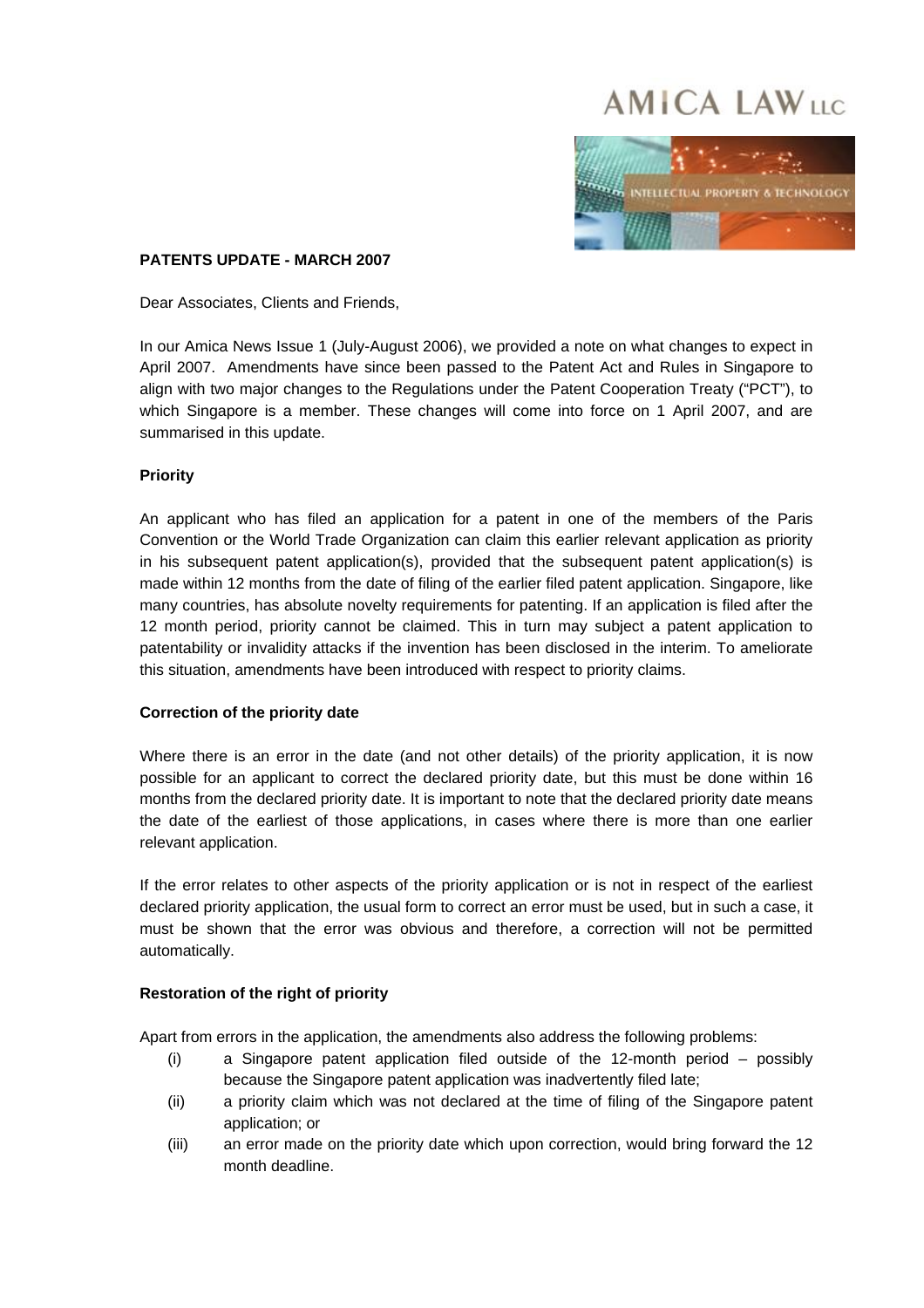In such cases, it may now be possible for applicants to remedy the problem. For applications filed on or after 1 April 2007, the applicant will now have an additional two months (non-extendable) after the 12-month period expires in which to file his Singapore patent application and claim the priority of an earlier relevant application. Please note however, that if there are more than one earlier relevant applications, only the earliest of them may be restored. This is subject to the condition that the applicant must state the reason for the failure to file within the 12-month period  $-$  (1) whether the failure occurred in spite of having taken the due care required by the circumstances; or (2) whether the failure occurred unintentionally. The applicant is encouraged to provide evidence to support his request to restore the priority claim. The Registry may refuse the request for restoration if the Registry is not convinced by the reasons provided, but an opportunity to respond will be given.

Other conditions for restoration are as follows:

(i) The patent application must not have been published, unless it is a PCT national phase application. If the applicant had requested an early publication, the publication should be withdrawn before the applicant files the request to restore the right of priority.

(ii) For PCT national phase applications, the request for restoration must be filed within one (1) month from the date of national phase entry.

(iii) For divisional applications, the declaration or request to restore must be filed on the same day as filing the divisional application

# **Incorporation by reference to an earlier relevant application**

#### *Incorporation of Description*

Under the current Act, the following considerations must be satisfied before a date of filing can be issued:

- (1) the documents filed at the Registry must contain an indication that a patent is sought in pursuance of the application;
- (2) the documents identify the applicant or applicants for the patent; and
- (3) the documents contain a description.

The change to the patent system allows the applicant to substitute the description in his Singapore patent application, by making reference to an earlier relevant application under which the Singapore patent application claims priority. The documents to be filed should contain the following:

- (a) a reference to that earlier relevant application;
- (b) the date of filing of the earlier relevant application and the country it was filed in; and
- (c) a statement that the description that should be filed in the Singapore patent application is incorporated and entirely contained in the earlier relevant application.

You may note that the incorporation by reference of the description does not include drawings. This means that any drawings that should be included in the Singapore patent application must be filed at the time of filing that application. Any drawings filed later will be treated as missing parts from the application (see below).

The applicant is given three months from the date of filing to furnish the following documents: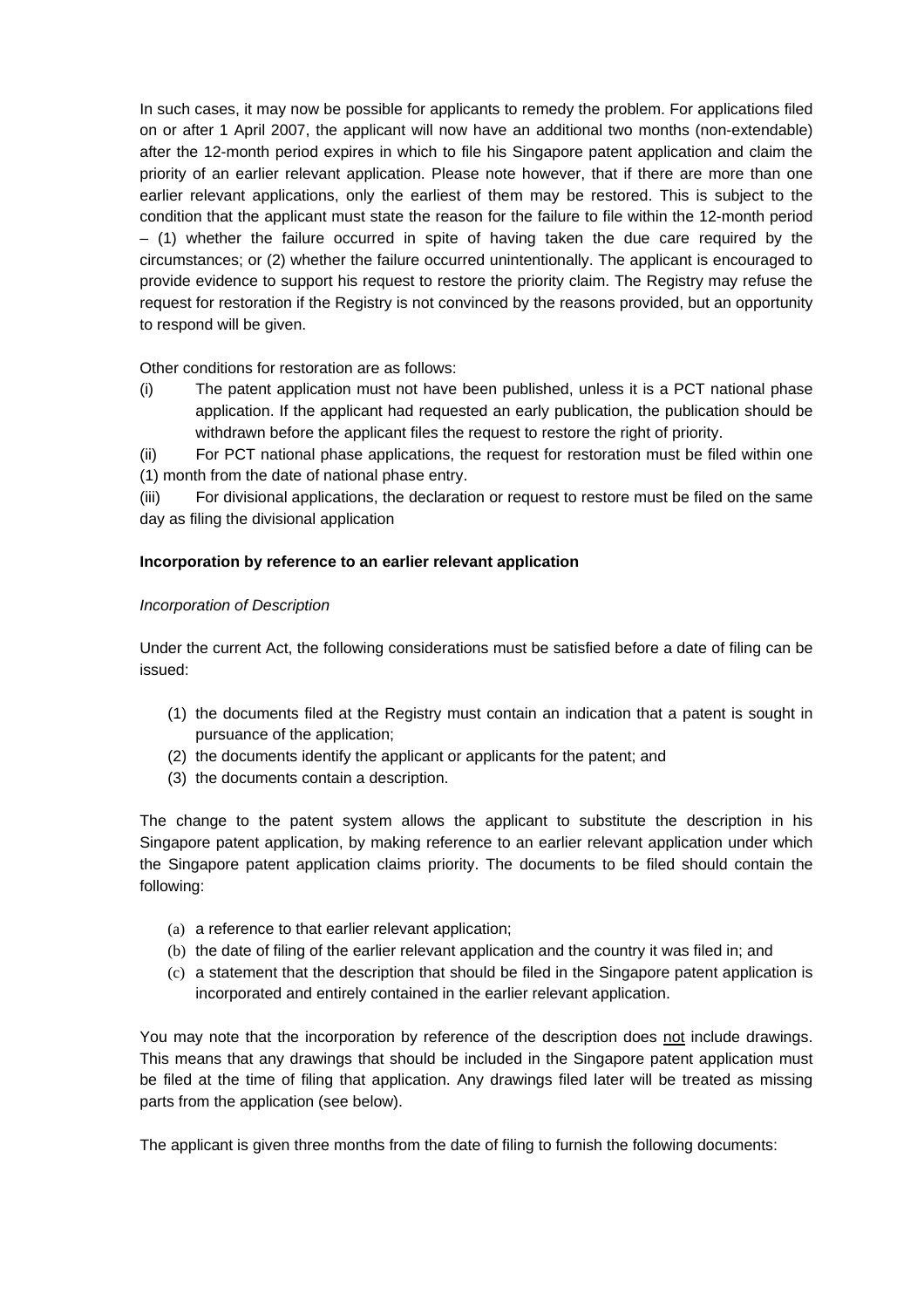- (i) a written notice confirming that the description of the invention for which the patent is sought is incorporated and completed contained in the earlier relevant application;
- (ii) the description of the invention for which the patent is sought;
- (iii) a copy of the earlier relevant application and its verified English translation (if any);

If the documents are not submitted in time, the application will be treated as abandoned.

### *Incorporation of Missing Parts*

The "missing part", in relation to an application for a patent, refers to

(1) any drawing; or

(2) any part of the description of the invention for which the patent is sought,

which was missing from the application at the date of filing the Singapore patent application.

For the purpose of this definition, claims are not considered as a part of the patent application.

The amendment provides that the applicant can now file a drawing or part of the description missing from the application, and the applicant can make a specific request for the date of filing not to be changed. Otherwise, if no request is made, the date of filing the application will be changed to the lodgement date of the missing part. The applicant is given two opportunities to file the missing part: by his own volition, or when the Registry determines during the preliminary examination stage that the drawing or part of the description is missing from the application. The request to file a missing part must be made within three months from the date of filing, the initiation date\*, the date of Registrar's notification that a drawing or a part of the description is missing from the application, or any time before the payment of the fee for grant, whichever is the case. Although the prescribed period to file the request is three months from the relevant date, the request must be made at the same time as filing of the missing part. This "same time" requirement is not extendable.

When making the request, the applicant has to:

- (a) confirm that a reference to an earlier relevant application has been declared in the Singapore patent application;
- (b) provide a statement that the missing part is incorporated and completely contained in that earlier relevant application as filed;
- (c) furnish the date of filing of the earlier relevant application, the application number of the earlier relevant application, and the country in or for which the earlier relevant application was made.

Likewise, if the applicant wishes to withdraw a missing part, it must be done by way of written notice to the Registry and only within three months from the date of filing, the initiation date\*, the date of Registrar's notification that a drawing or a part of the description is missing from the application, or any time before the payment of the fee for grant, whichever is the case.

*\* initiation date refers to the date on which the divisional application is filed* 

# **Corresponding provisions under the PCT Regulations applicable to PCT International applications filed with Singapore as the Receiving Office**

For international applications with international filing dates on or after 1 April 2007, the applicant may request the restoration of the right of priority under new Rule 26bis.3 of the PCT Regulations.